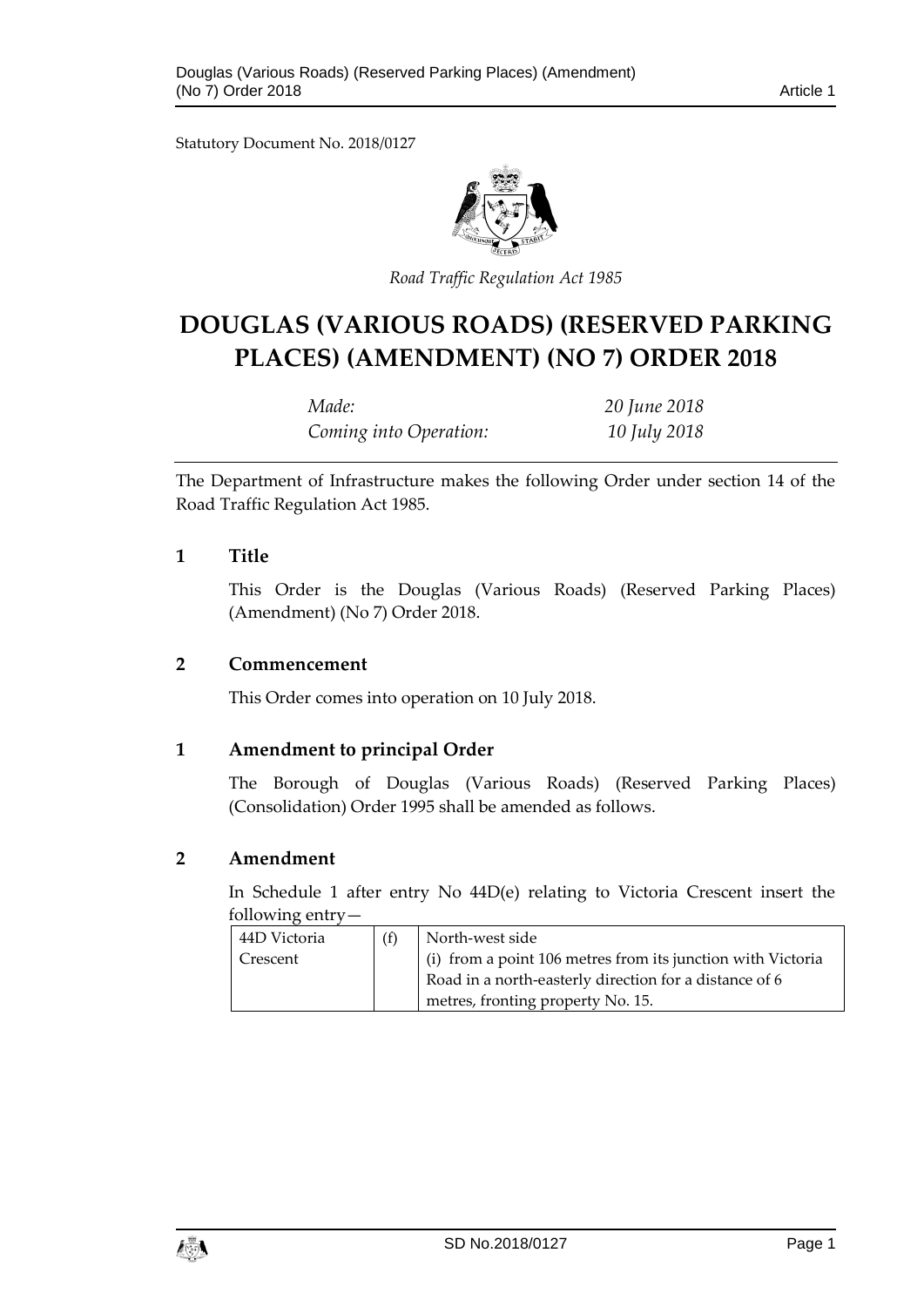Signed by authority of the Minister for Infrastructure

**MADE 20 JUNE 2018**

## **KEVIN ALMOND**

*Highway Services*